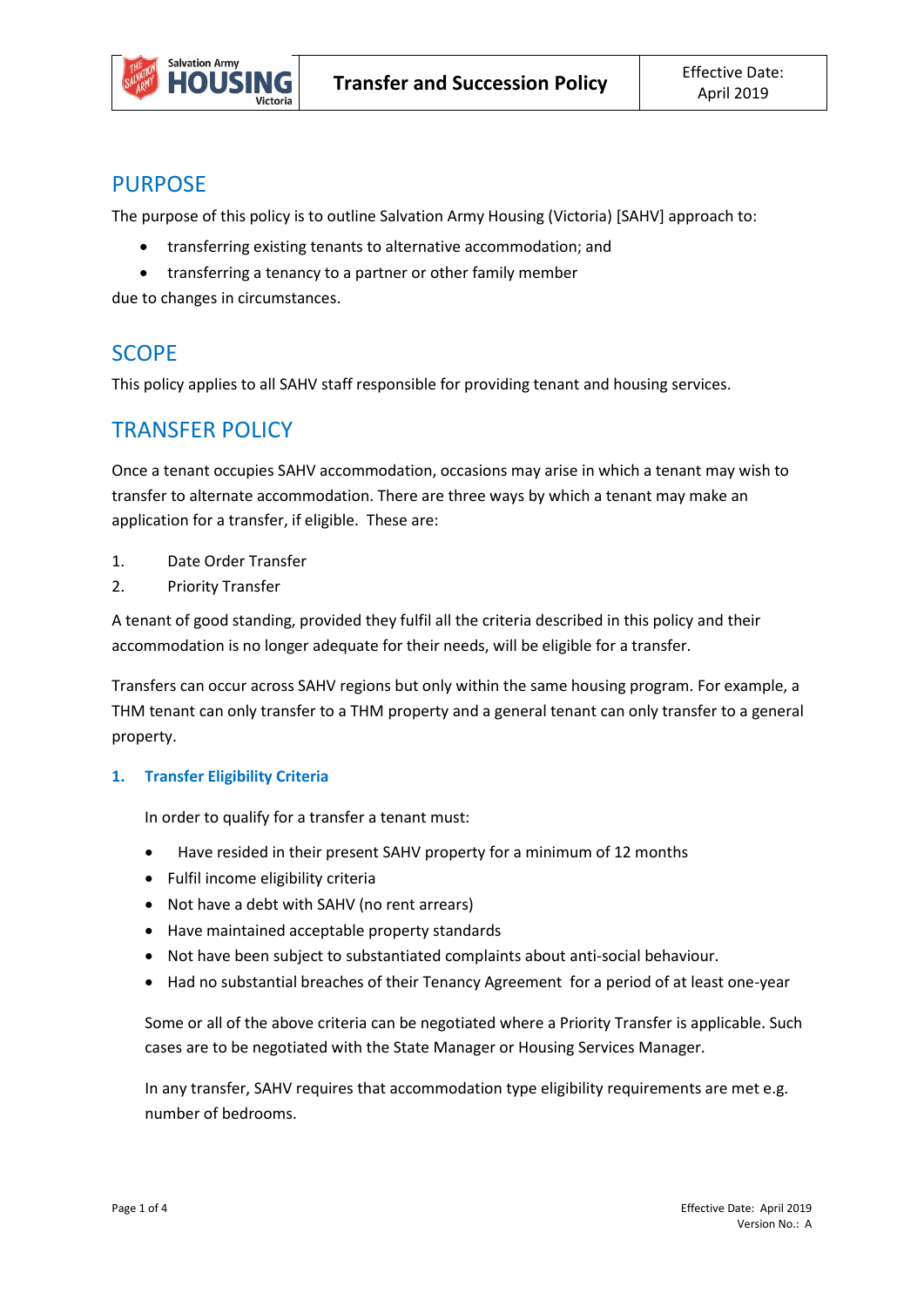

#### **2. Date Order Transfer**

A Date Order Transfer is applicable to tenants whose accommodation is no longer adequate for their needs. There may be various reasons. For example:

- Over-occupation: A family, comprising two adults and one child who are expecting another child, living in a two-bedroom unit. Please refer to Occupancy Rate Guidelines.
- Under –occupation e.g. single person, whose children have left home, living in a threebedroom house. Please refer to Occupancy Rate Guidelines.
- A tenant wishes to be closer to family and support networks.

In recognition of these factors, a tenant may apply for a transfer to more suitable accommodation.

This will be on a 'wait turn' basis – that is, the application is listed in order of date of lodgement in a 'queue' order and an allocation will be received when the applicant's turn on the Housing Register has been reached for his/her most preferred choices.

As vacancies arise, applicants on the Date Order Transfer List shall be considered at the same time as those on the mainstream Housing Register.

#### **3. Priority Transfer**

SAHV generally allocates housing to applicants in the date order in which they apply, this is termed the 'Housing Register '. How long an applicant will wait depends upon the area and type of accommodation required. Waiting times vary in different areas and for different accommodation types within the same area, depending on the demand from applicants and the amount of rental stock that SAHV maintains in a given area.

A transfer applicant with an urgent housing need which cannot be met by waiting for an offer of accommodation through the usual Date Order Transfer process may make application for a transfer on a **priority basis**. This means that they by-pass the date order process and will be offered accommodation as soon as possible, after approval has been granted, depending upon the applicants special needs.

Examples of situations, which may require a priority transfer, include:

- Medical conditions in which the medical condition is being caused or aggravated by the applicants existing housing,
- Domestic violence and harassment.
- Applicants with a disability, where significant housing modifications are required.

Any discretionary decisions in assessing priority transfers will be made by State Managers and Housing Services Managers.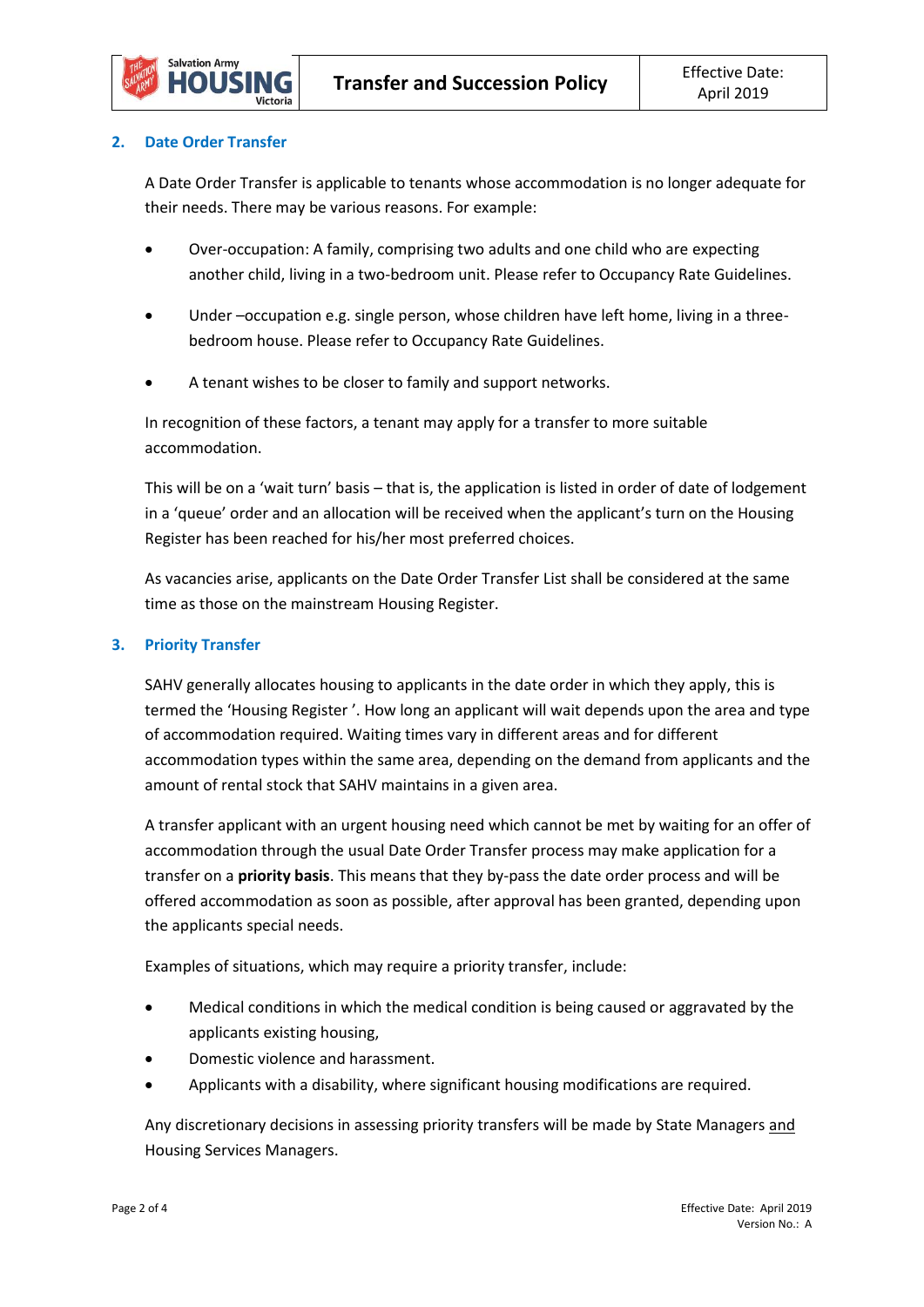Any claims must be substantiated by any relevant and appropriate documentation such as statements from medical practitioners or community support and advocacy agencies or governmental agencies.

The tenancy history of an applicant is also a factor in assessing an applicant for a priority transfer and issues such as a debt and/or previous breaches of tenancy must be addressed to Salvation Army Housing's satisfaction before the application will be considered. (See Transfer Eligibility Criteria).

Accommodation allocated on a priority basis must be considered to be secure and long term and an applicant will not be transferred to alternate SAHV accommodation at a later date unless he/she is eligible.

While every effort will be made to locate accommodation for a priority applicant which is of their most preferred location and accommodation choices, given the limited time available this is not always possible. Applicants should be aware that they might need to compromise.

A priority transfer applicant declining an offer without a valid and substantial reason **will be removed** from the priority transfer list. The State Manager is authorised to determine the validity of decline of offer.

#### **4. Transfer Costs**

**Salvation Army** 

Tenants who initiate transfers will be required to pay all costs associated with the transfer.

Where tenants are relocated at the request of SAHVV, for example where a dwelling becomes uninhabitable, all costs incurred will be met by SAHV.

### **5. Right of Appeal**

Transfer applicants are eligible to appeal a decision regarding their application for transfer through the SAHV Appeals Procedure.

## TRANSFER PROCEDURES

### **Date Order and Priority Transfer Procedure**

The following procedures apply when a tenant wishes to transfer:

- 1. Complete a Transfer Application Form and return it to their Housing Worker.
- 2. SAHV will assess the application:

**Date Order Transfers**: Housing Worker will assess general tenant applications

**Priority Transfer**: State Manager and Housing Services Manager will assess the application